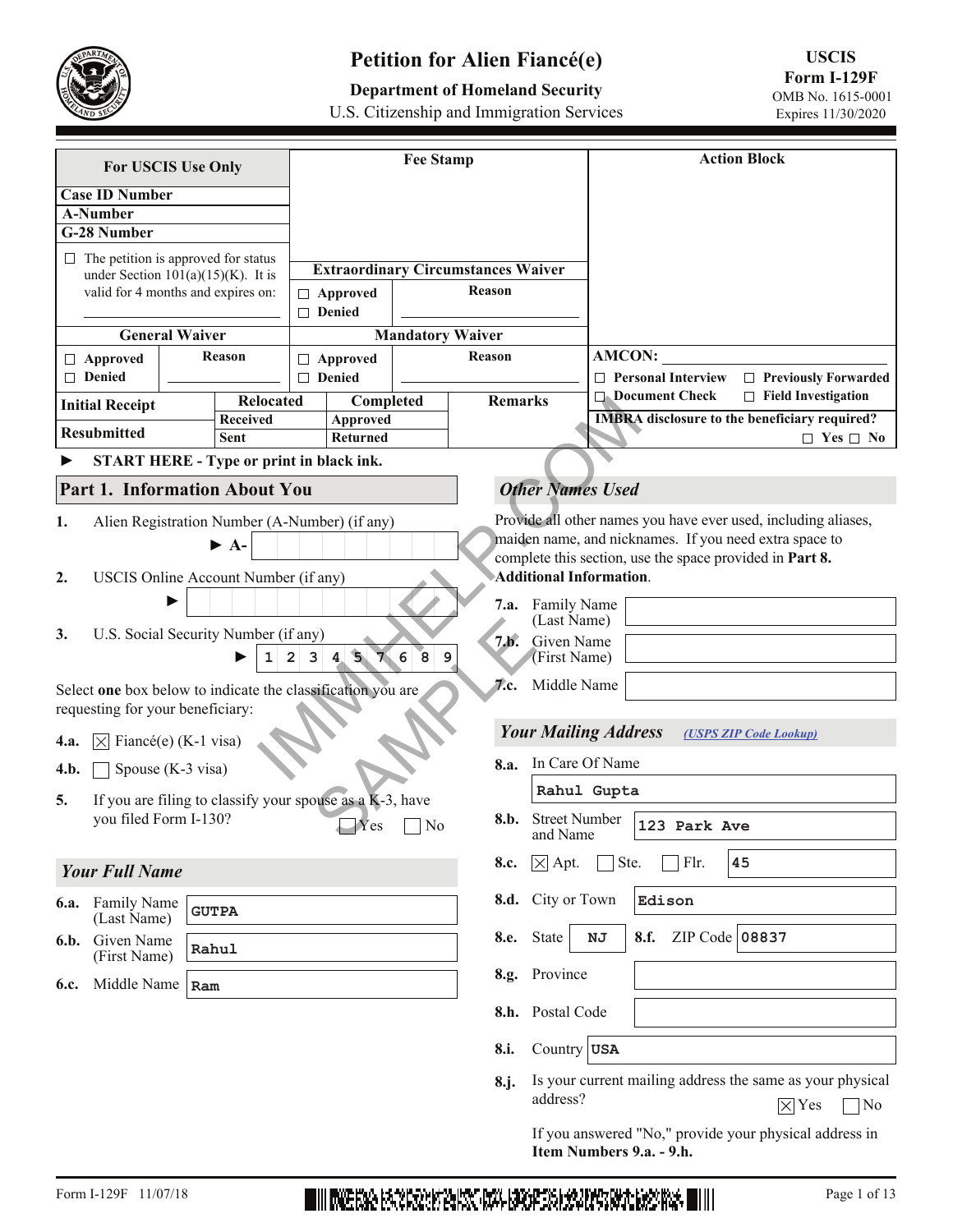#### Part 1. Information About You (continued)

#### *Your Address History*

Provide your physical addresses for the last five years, whether inside or outside the United States. Provide your current address first if it is different from your mailing address in **Item Numbers 8.a. - 8.i.** If you need extra space to complete this section, use the space provided in **Part 8. Additional Information**.

#### **Physical Address 1**

| 9.a. Street Number                           | Star Technologies Inc                                       |
|----------------------------------------------|-------------------------------------------------------------|
| and Name                                     | 14.a. Street Number 100 Wood Avenue South                   |
| Flr.<br>9.b.<br>Ste.<br>Apt.                 | and Name                                                    |
| City or Town<br>9.c.                         | Flr.<br>200<br>$14.b.$ Apt.<br>$ \times $ Ste.              |
|                                              | 14.c. City or Town   Iselin                                 |
| 9.d. State<br>ZIP Code<br>9.e.               | 14.d. State $\sqrt{\phantom{a}}$ NJ<br>14.e. ZIP Code 08837 |
| Province<br>9.f.                             |                                                             |
| 9.g. Postal Code                             | 14.f. Province                                              |
|                                              | 14.g. Postal Code                                           |
| 9.h. Country                                 | 14.h. Country USA                                           |
| 10.a. Date From (mm/dd/yyyy)                 | Your Occupation (specify)<br>15.                            |
| 10.b. Date To (mm/dd/yyyy)<br><b>PRESENT</b> | Software Engineer                                           |
|                                              | 16.a. Employment Start Date (mm/dd/yyyy)                    |
| <b>Physical Address 2</b>                    | 04/23/2014                                                  |
| 11.a. Street Number<br>and Name              | 16.b. Employment End Date (mm/dd/yyyy)                      |
| Ste.<br>Flr.<br>$11.b.$ Apt.                 |                                                             |
| 11.c. City or Town                           | <b>Employer 2</b>                                           |
| 11.e. ZIP Code<br>11.d. State                | Full Name of Employer<br>17.                                |
| 11.f. Province                               | 18.a. Street Number<br>and Name                             |
| 11.g. Postal Code                            |                                                             |
|                                              | Ste.<br>Flr.<br>$18.b.$ Apt.                                |
| 11.h. Country                                | 18.c. City or Town                                          |
| 12.a. Date From (mm/dd/yyyy)                 | 18.d. State<br>18.e. ZIP Code                               |
| 12.b. Date To (mm/dd/yyyy)                   | 18.f. Province                                              |
|                                              |                                                             |
|                                              | 18.g. Postal Code                                           |
|                                              | 18.h. Country                                               |
|                                              | Your Occupation (specify)<br>19.                            |

#### *Your Employment History*

Provide your employment history for the last five years, whether inside or outside the United States. Provide your current employment first. If you need extra space to complete this section, use the space provided in **Part 8. Additional Information**.

#### **Employer 1**

**13.** Full Name of Employer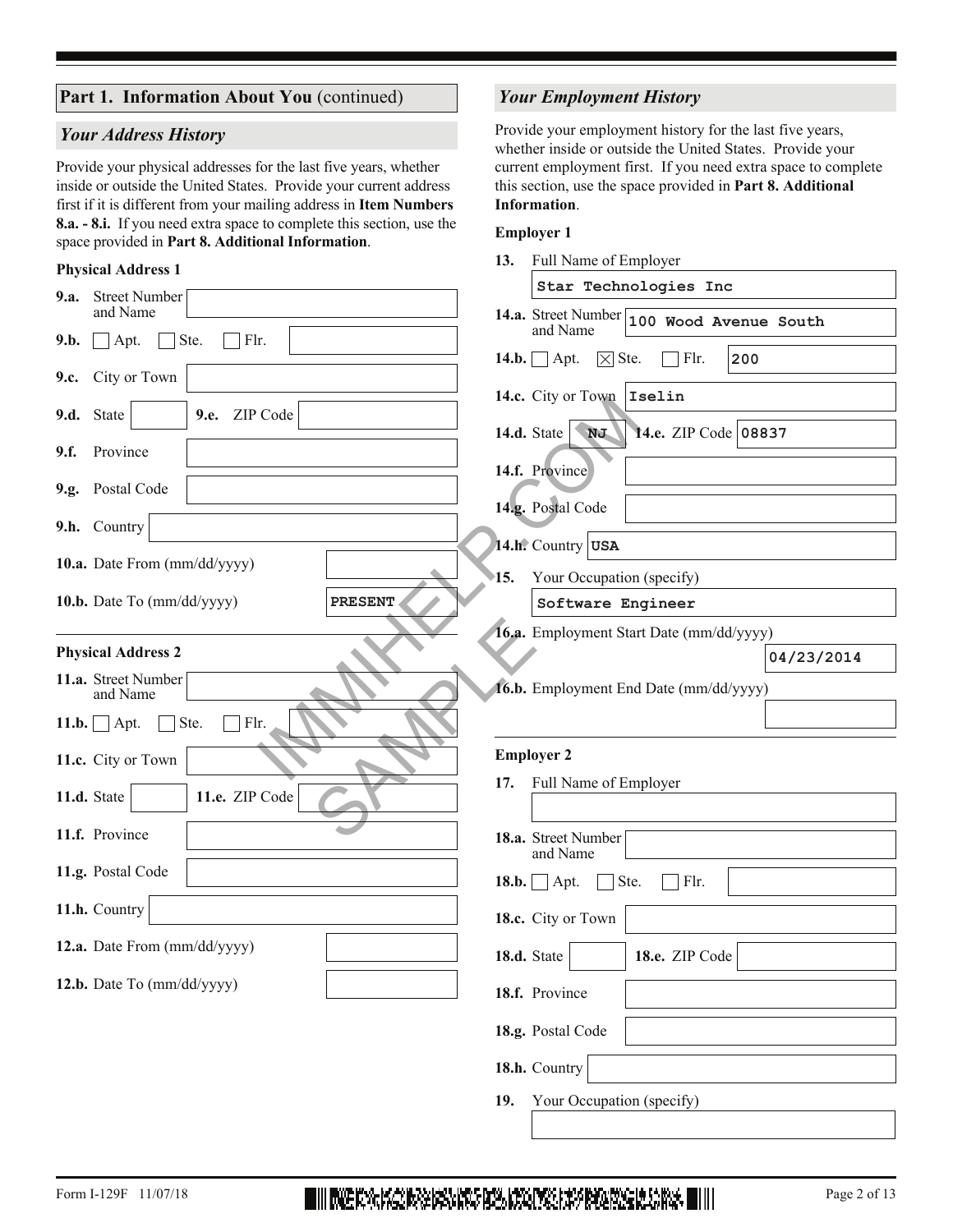|                                       | Part 1. Information About You (continued)    |            |                  | <b>Parent 2's Information</b>    |                                                                                                                               |                       |
|---------------------------------------|----------------------------------------------|------------|------------------|----------------------------------|-------------------------------------------------------------------------------------------------------------------------------|-----------------------|
|                                       | 20.a. Employment Start Date                  |            |                  | 32.a. Family Name<br>(Last Name) | <b>GUPTA</b>                                                                                                                  |                       |
|                                       | (mm/dd/yyyy)<br>20.b. Employment End Date    |            |                  | 32.b. Given Name<br>(First Name) | Sita                                                                                                                          |                       |
|                                       | (mm/dd/yyyy)                                 |            |                  | 32.c. Middle Name                |                                                                                                                               |                       |
|                                       | <b>Other Information</b>                     |            | 33.              | Date of Birth (mm/dd/yyyy)       |                                                                                                                               | 08/01/1950            |
| 21.                                   | $\times$ Male<br>Female<br>Gender            |            | 34.              | Gender                           | Male<br>$\vert \times \vert$ Female                                                                                           |                       |
| 22.                                   | Date of Birth (mm/dd/yyyy)                   | 12/22/1974 | 35.              | Country of Birth                 |                                                                                                                               |                       |
| 23.                                   | <b>Marital Status</b>                        |            |                  | India                            |                                                                                                                               |                       |
|                                       | $ \times $ Single<br>Divorced<br>Married     | Widowed    |                  |                                  | 36.a. City/Town/Village of Residence                                                                                          |                       |
| 24.                                   | City/Town/Village of Birth                   |            |                  | Gorakhpur UP                     |                                                                                                                               |                       |
|                                       | <b>Budd</b> Lake                             |            |                  | 36.b. Country of Residence       |                                                                                                                               |                       |
| 25.                                   | Province or State of Birth                   |            |                  | India                            |                                                                                                                               |                       |
|                                       | NJ                                           |            | 37.              |                                  | Have you ever been previously married?                                                                                        |                       |
| 26.                                   | Country of Birth                             |            |                  |                                  |                                                                                                                               | Yes<br>$\times$ No    |
|                                       | USA                                          |            |                  |                                  | If you answered "Yes" to Item Number 37., provide the names                                                                   |                       |
|                                       |                                              |            |                  |                                  | of each spouse and the date that each prior marriage ended in<br>Item Numbers 38.a. - 39. If you need extra space to complete |                       |
| <b>Information About Your Parents</b> |                                              |            |                  |                                  | this section, use the space provided in Part 8. Additional                                                                    |                       |
|                                       | <b>Parent 1's Information</b>                |            |                  | <b>Information.</b>              |                                                                                                                               |                       |
|                                       | 27.a. Family Name                            |            |                  | <b>Name of Previous Spouse</b>   |                                                                                                                               |                       |
|                                       | <b>GUTPA</b><br>(Last Name)                  |            |                  | 38.a. Family Name<br>(Last Name) |                                                                                                                               |                       |
|                                       | 27.b. Given Name<br>Ram<br>(First Name)      |            |                  | 38.b. Given Name                 |                                                                                                                               |                       |
|                                       | 27.c. Middle Name                            |            |                  | (First Name)                     |                                                                                                                               |                       |
|                                       |                                              |            |                  | 38.c. Middle Name                |                                                                                                                               |                       |
| 28.                                   | Date of Birth (mm/dd/yyyy)                   | 12/13/1944 |                  |                                  | 39. Date Marriage Ended (mm/dd/yyyy)                                                                                          |                       |
| 29.                                   | Female<br>$\overline{\times}$ Male<br>Gender |            |                  |                                  |                                                                                                                               |                       |
| 30.                                   | Country of Birth                             |            |                  |                                  | <b>Your Citizenship Information</b>                                                                                           |                       |
|                                       | India                                        |            |                  |                                  | You are a U.S. citizen through (select only one box):                                                                         |                       |
|                                       | 31.a. City/Town/Village of Residence         |            | 40.a. $ \times $ |                                  | Birth in the United States                                                                                                    |                       |
|                                       | Kanpur UP                                    |            | 40.b.            | Naturalization                   |                                                                                                                               |                       |
|                                       | 31.b. Country of Residence                   |            | 40.c.            | U.S. citizen parents             |                                                                                                                               |                       |
|                                       | India                                        |            | 41.              |                                  | Have you obtained a Certificate of Naturalization or a<br>Certificate of Citizenship in your own name?                        |                       |
|                                       |                                              |            |                  |                                  |                                                                                                                               | Yes<br>No<br>$\times$ |

If you answered "Yes" to **Item Number 41.**, complete **Item Numbers 42.a. - 42.c.**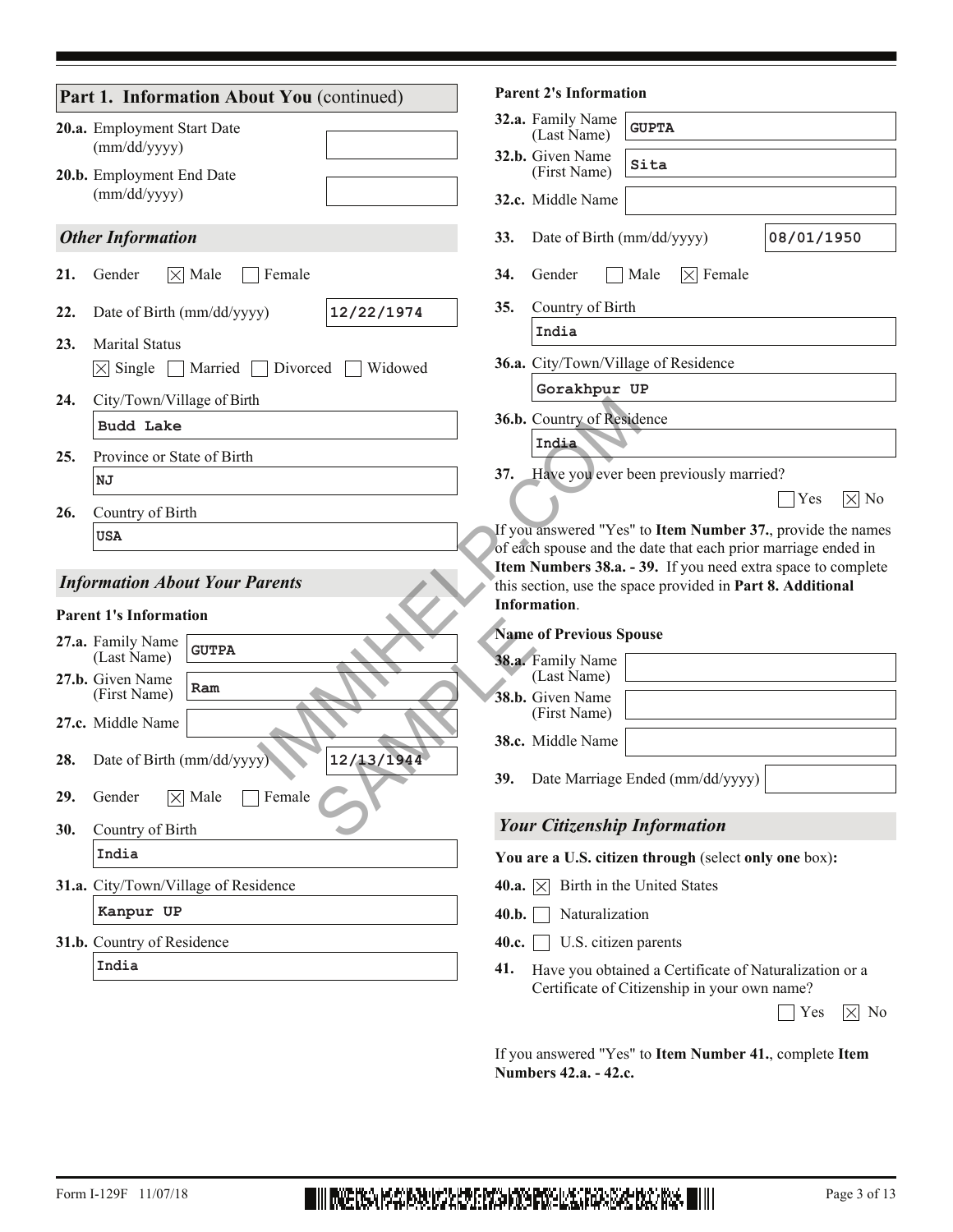| Part 1. Information About You (continued)                                                                                                      | <b>Residence 2</b>                                                                 |
|------------------------------------------------------------------------------------------------------------------------------------------------|------------------------------------------------------------------------------------|
| 42.a. Certificate Number                                                                                                                       | 51.a. State                                                                        |
| 42.b. Place of Issuance                                                                                                                        | 51.b. Country                                                                      |
| 42.c. Date of Issuance (mm/dd/yyyy)                                                                                                            | Part 2. Information About Your Beneficiary                                         |
| <b>Additional Information</b>                                                                                                                  | 1.a. Family Name<br><b>AGRAWAL</b><br>(Last Name)                                  |
| Have you ever filed Form I-129F for any other<br>43.                                                                                           | 1.b. Given Name<br>Manisha<br>(First Name)                                         |
| beneficiary?<br>$\times$ No<br>Yes                                                                                                             | Middle Name<br>1.c.<br>Devi                                                        |
| If you answered "Yes" to Item Number 43., provide the<br>responses to Item Number 44. - 46. for each previous                                  | 2.<br>A-Number (if any)                                                            |
| beneficiary. If you need to provide information for more than<br>one beneficiary, use the space provided in Part 8. Additional<br>Information. | $\blacktriangleright$ A-<br>U.S. Social Security Number (if any)<br>3.             |
| A-Number (if any) $\blacktriangleright$ A-<br>44.<br>45.a. Family Name<br>(Last Name)                                                          | Date of Birth (mm/dd/yyyy)<br>11/20/1975                                           |
| 45.b. Given Name<br>(First Name)                                                                                                               | Gender<br>Male<br>$ \times $ Female                                                |
| 45.c. Middle Name                                                                                                                              | <b>Marital Status</b><br>$\overline{\times}$ Single<br>Married Divorced<br>Widowed |
| Date of Filing (mm/dd/yyyy)<br>46.                                                                                                             | City/Town/Village of Birth                                                         |
| What action did USCIS take on Form I-129F (for<br>47.<br>example, approved, denied, revoked)?                                                  | Mumbai                                                                             |
|                                                                                                                                                | 8.<br>Country of Birth<br>India                                                    |
| Do you have any children under 18 years of age?<br>48.                                                                                         | 9.<br>Country of Citizenship or Nationality                                        |
| $\boxtimes$ Yes<br>'No                                                                                                                         | India                                                                              |
| If you answered "Yes" to Item Number 48., provide the ages for<br>your children under 18 years of age in Item Numbers 49.a. - 49.b.            | <b>Other Names Used</b>                                                            |
| Provide the ages for your children under 18 years of age If you                                                                                |                                                                                    |

Provide the ages for your children under 18 years of age. If you need extra space to complete this section, use the space provided in **Part 8. Additional Information**.

| 49.a. Age | 5 |
|-----------|---|
| 49.b. Age |   |

Provide all U.S. states and foreign countries in which you have resided since your 18th birthday.

#### **Residence 1**

| 50.a. State $ $      |            | ΝJ |  |  |
|----------------------|------------|----|--|--|
| <b>50.b.</b> Country |            |    |  |  |
|                      | <b>USA</b> |    |  |  |

Provide all other names you have ever used, including aliases, maiden name, and nicknames. If you need extra space to complete this section, use the space provided in **Part 8. Additional Information**.

| 10.a. Family Name<br>(Last Name) |  |
|----------------------------------|--|
| 10.b. Given Name<br>(First Name) |  |
| 10.c. Middle Name                |  |

# Form I-129F 11/07/18 Page 4 of 13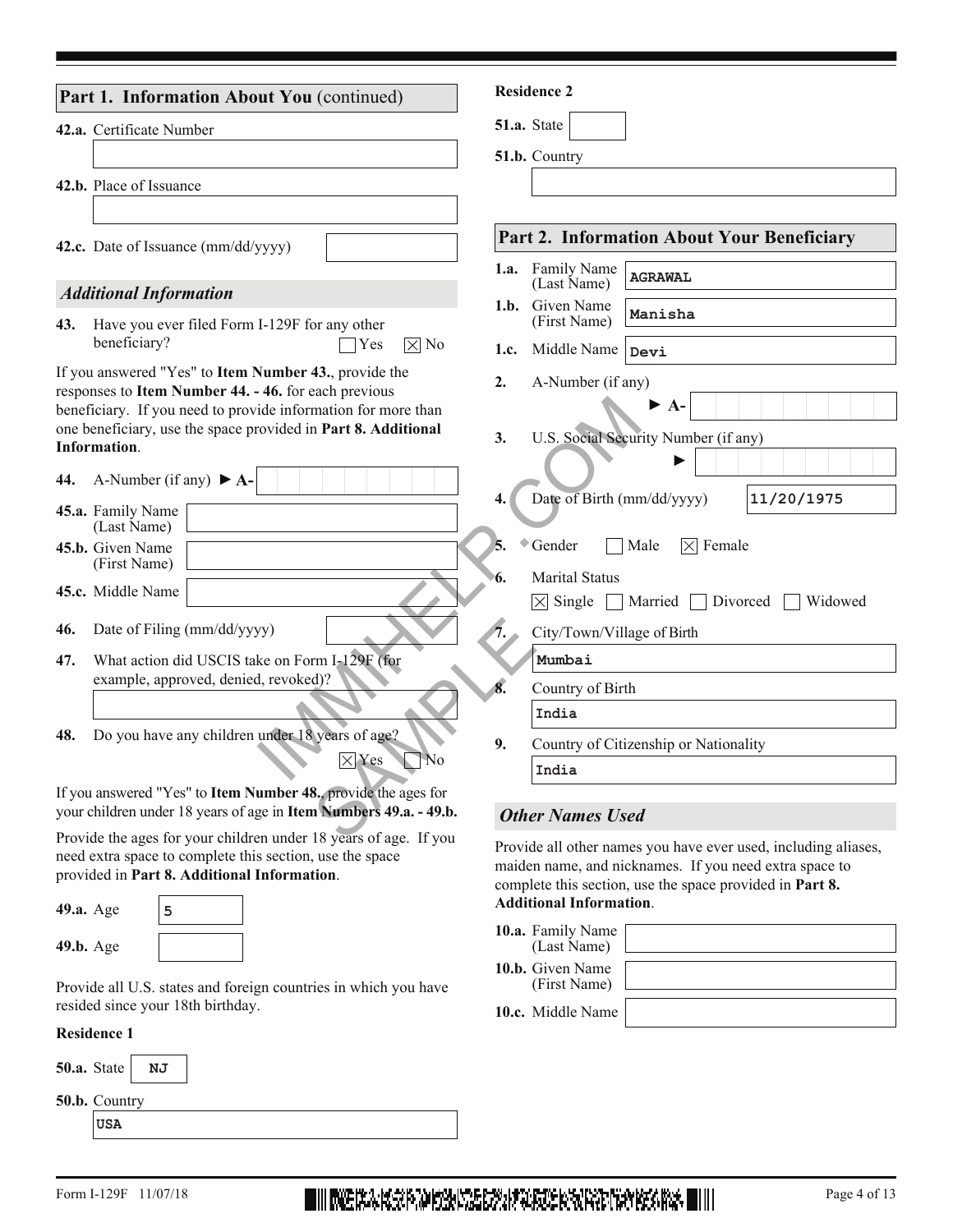**Part 2. Information About Your Beneficiary**  (continued)

#### *Mailing Address for Your Beneficiary*

| 11.a. In Care Of Name |  |
|-----------------------|--|
|-----------------------|--|

|             | Manisha Agrawal                             |                |
|-------------|---------------------------------------------|----------------|
|             | 11.b. Street Number<br>and Name             | 456 Laurel St  |
|             | 11.c. $\Box$ Apt. $\times$ Ste. $\Box$ Flr. | 78             |
|             | 11.d. City or Town                          | Mumbai         |
| 11.e. State |                                             | 11.f. ZIP Code |
|             | 11.g. Province                              | Maharashtra    |
|             | 11.h. Postal Code                           | 400001         |
|             | 11.i. Country India                         |                |

#### *Your Beneficiary's Address History*

Provide your beneficiary's physical addresses for the last five years, whether inside or outside the United States. Provide your beneficiary's current address first if it is different from the mailing address in **Item Numbers 11.a. - 11.i.** If you need extra space to complete this section, use the space provided in **Part 8. Additional Information**.

#### **Beneficiary's Physical Address 1**

| extra space to complete this section, use the space provided in<br>Part 8. Additional Information. |                | $16.$ F        |
|----------------------------------------------------------------------------------------------------|----------------|----------------|
| <b>Beneficiary's Physical Address 1</b>                                                            |                |                |
| <b>12.a.</b> Street Number<br>and Name                                                             |                | 17.a. S<br>a   |
| $\Box$ Ste.<br>12.b. $\vert$ Apt.<br>Flr.                                                          |                | 17.b.          |
| 12.c. City or Town                                                                                 |                | 17.c. $\left($ |
| 12.e. ZIP Code<br>12.d. State                                                                      |                | 17.d. S        |
| 12.f. Province                                                                                     |                | 17.f. $F$      |
| 12.g. Postal Code                                                                                  |                | 17.g. $F$      |
| 12.h. Country                                                                                      |                | 17.h.          |
| 13.a. Date From (mm/dd/yyyy)                                                                       | 01/02/2000     | I<br>18.       |
| 13.b. Date To $\text{mm}/\text{dd}/\text{y}\text{y}\text{y}\text{y}$                               | <b>PRESENT</b> | 19.a. E        |

#### **Beneficiary's Physical Address 2**

| <b>14.a.</b> Street Number<br>and Name                   |  |  |
|----------------------------------------------------------|--|--|
| $\vert \ \vert$ Flr.<br>14.b. $\Box$ Apt.<br>$\Box$ Ste. |  |  |
| 14.c. City or Town                                       |  |  |
| 14.e. ZIP Code<br>14.d. State                            |  |  |
| 14.f. Province                                           |  |  |
| 14.g. Postal Code                                        |  |  |
| 14.h. Country                                            |  |  |
| 15.a. Date From (mm/dd/yyyy)                             |  |  |
| 15.b. Date To (mm/dd/yyyy)                               |  |  |

## *Your Beneficiary's Employment History*

#### **Beneficiary's Employer 1**

| sncra                                                                                                                                               |                                                                                                                                                                                                                                                                                                         |
|-----------------------------------------------------------------------------------------------------------------------------------------------------|---------------------------------------------------------------------------------------------------------------------------------------------------------------------------------------------------------------------------------------------------------------------------------------------------------|
|                                                                                                                                                     | 15.b. Date To (mm/dd/yyyy)                                                                                                                                                                                                                                                                              |
|                                                                                                                                                     | <b>Your Beneficiary's Employment History</b>                                                                                                                                                                                                                                                            |
| ss History<br>cal addresses for the last five<br>the United States. Provide your<br>t if it is different from the<br>$rs$ 11.a. - 11.i. If you need | Provide your employment history for the last five years,<br>whether inside or outside the United States. Provide your<br>current employment first. If you need extra space to complete<br>this section, use the space provided in Part 8. Additional<br>Information.<br><b>Beneficiary's Employer 1</b> |
| ion, use the space provided in                                                                                                                      |                                                                                                                                                                                                                                                                                                         |
| ì.                                                                                                                                                  | 16. Full Name of Employer                                                                                                                                                                                                                                                                               |
| $\frac{1}{2}$                                                                                                                                       | Divya Technologies                                                                                                                                                                                                                                                                                      |
|                                                                                                                                                     | 17.a. Street Number<br>456 Eliphistone Rd<br>and Name                                                                                                                                                                                                                                                   |
| r.                                                                                                                                                  | Flr.<br>$\bigcap$ Apt.<br>Ste.<br>17.b.                                                                                                                                                                                                                                                                 |
|                                                                                                                                                     | 17.c. City or Town<br>Mumbai                                                                                                                                                                                                                                                                            |
| Code                                                                                                                                                | 17.e. ZIP Code<br>17.d. State                                                                                                                                                                                                                                                                           |
|                                                                                                                                                     | 17.f. Province<br>Maharashtra                                                                                                                                                                                                                                                                           |
|                                                                                                                                                     | 17.g. Postal Code<br>400034                                                                                                                                                                                                                                                                             |
|                                                                                                                                                     | 17.h. Country $\vert$ India                                                                                                                                                                                                                                                                             |
|                                                                                                                                                     | 18.<br>Beneficiary's Occupation (specify)                                                                                                                                                                                                                                                               |
| 01/02/2000                                                                                                                                          | Software Engineer                                                                                                                                                                                                                                                                                       |
| <b>PRESENT</b>                                                                                                                                      | 19.a. Employment Start Date (mm/dd/yyyy)                                                                                                                                                                                                                                                                |
|                                                                                                                                                     | 04/05/2012                                                                                                                                                                                                                                                                                              |

**19.b.** Employment End Date (mm/dd/yyyy)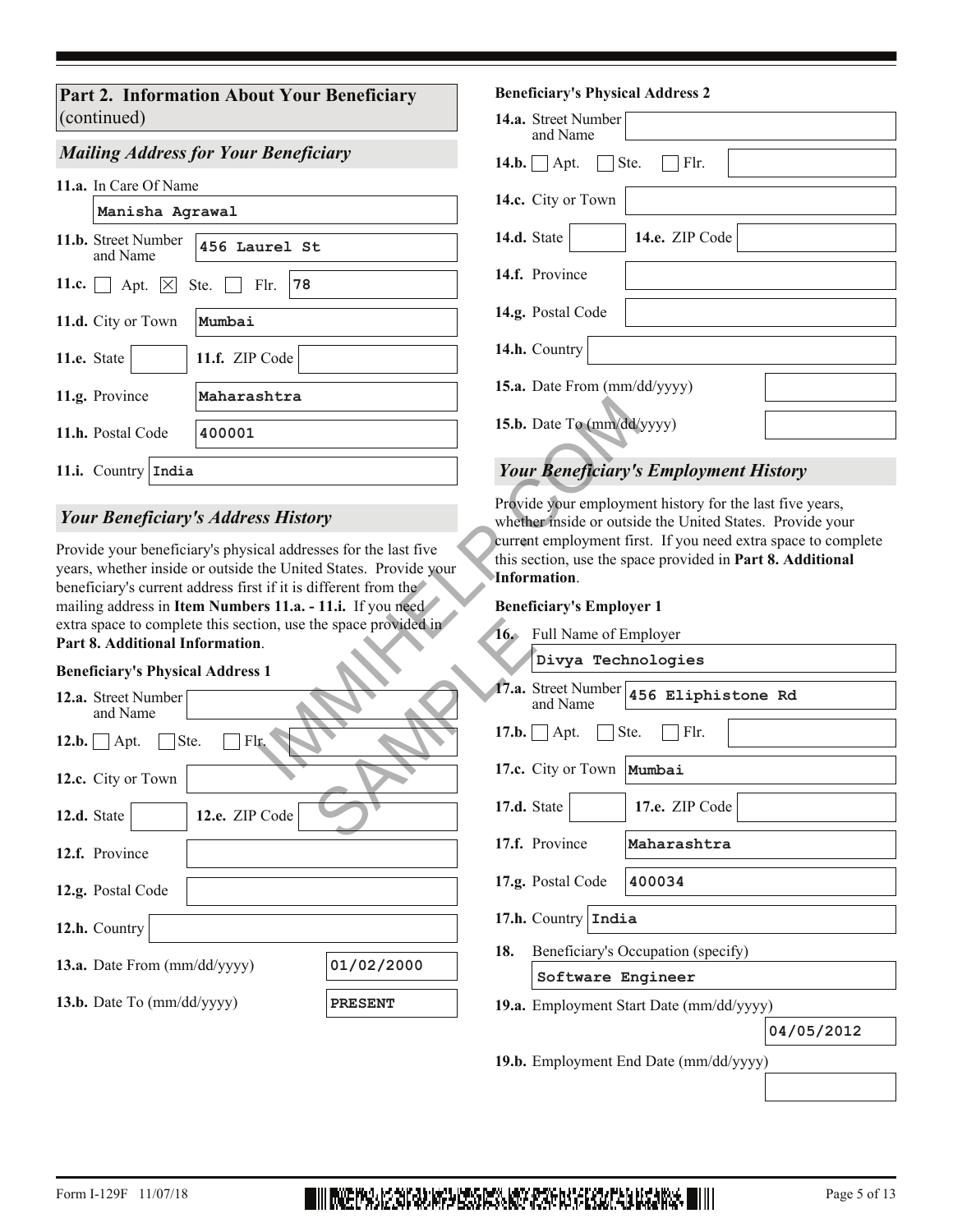| Part 2. Information About Your Beneficiary          | <b>Parent 2's Information</b>                                                                                                   |  |  |  |  |  |
|-----------------------------------------------------|---------------------------------------------------------------------------------------------------------------------------------|--|--|--|--|--|
| $ $ (continued)                                     | 29.a. Family Name<br><b>SINGHAL</b><br>(Last Name)                                                                              |  |  |  |  |  |
| <b>Beneficiary's Employer 2</b>                     | 29.b. Given Name<br>Sita<br>(First Name)                                                                                        |  |  |  |  |  |
| 20.<br>Full Name of Employer                        | 29.c. Middle Name                                                                                                               |  |  |  |  |  |
| 21.a. Street Number<br>and Name                     | 08/01/1950<br>30.<br>Date of Birth (mm/dd/yyyy)                                                                                 |  |  |  |  |  |
| Flr.<br>$\Box$ Apt.<br>Ste.<br>21.b.                | $\vert \times \vert$ Female<br>31.<br>Gender<br>Male                                                                            |  |  |  |  |  |
| 21.c. City or Town                                  | Country of Birth<br>32.                                                                                                         |  |  |  |  |  |
| 21.e. ZIP Code<br>21.d. State                       | India                                                                                                                           |  |  |  |  |  |
| 21.f. Province                                      | 33.a. City/Town/Village of Residence<br>Meerut UP                                                                               |  |  |  |  |  |
| 21.g. Postal Code                                   | 33.b. Country of Residence                                                                                                      |  |  |  |  |  |
| 21.h. Country                                       | India                                                                                                                           |  |  |  |  |  |
| 22.<br>Beneficiary's Occupation (specify)           | <b>Other Information About Your Beneficiary</b>                                                                                 |  |  |  |  |  |
|                                                     | 34. Has your beneficiary ever been previously married?                                                                          |  |  |  |  |  |
| 23.a. Employment Start Date (mm/dd/yyyy)            | Yes<br>$\times$ No                                                                                                              |  |  |  |  |  |
| <b>Information About Your Beneficiary's Parents</b> | for more than one spouse, use the space provided in Part 8.<br><b>Additional Information.</b><br><b>Name of Previous Spouse</b> |  |  |  |  |  |
| <b>Parent 1's Information</b>                       | 35.a. Family Name<br>(Last Name)                                                                                                |  |  |  |  |  |
| 24.a. Family Name<br>Singhal<br>(Last Name)         | 35.b. Given Name<br>(First Name)                                                                                                |  |  |  |  |  |
| 24.b. Given Name<br>Ram<br>(First Name)             | 35.c. Middle Name                                                                                                               |  |  |  |  |  |
| 24.c. Middle Name                                   | Date Marriage Ended<br>36.                                                                                                      |  |  |  |  |  |
| 12/13/1944<br>Date of Birth (mm/dd/yyyy)<br>25.     | (mm/dd/yyyy)                                                                                                                    |  |  |  |  |  |
| $\times$ Male<br>26.<br>Gender<br>Female            | Has your beneficiary ever been in the United States?<br>37.<br>Yes<br>No                                                        |  |  |  |  |  |
| Country of Birth<br>27.                             | If your beneficiary is currently in the United States, complete                                                                 |  |  |  |  |  |
| India                                               | Item Numbers 38.a. - 38.h.                                                                                                      |  |  |  |  |  |
| 28.a. City/Town/Village of Residence                | 38.a. He or she last entered as a (for example, visitor, student,                                                               |  |  |  |  |  |
| Kanpur UP                                           | exchange alien, crewman, stowaway, temporary worker,<br>without inspection):                                                    |  |  |  |  |  |
| 28.b. Country of Residence                          |                                                                                                                                 |  |  |  |  |  |
| India                                               |                                                                                                                                 |  |  |  |  |  |
|                                                     | 38.b. I-94 Arrival-Departure Record Number                                                                                      |  |  |  |  |  |

Form I-129F 11/07/18 Page 6 of 13

**38.c.** Date of Arrival (mm/dd/yyyy)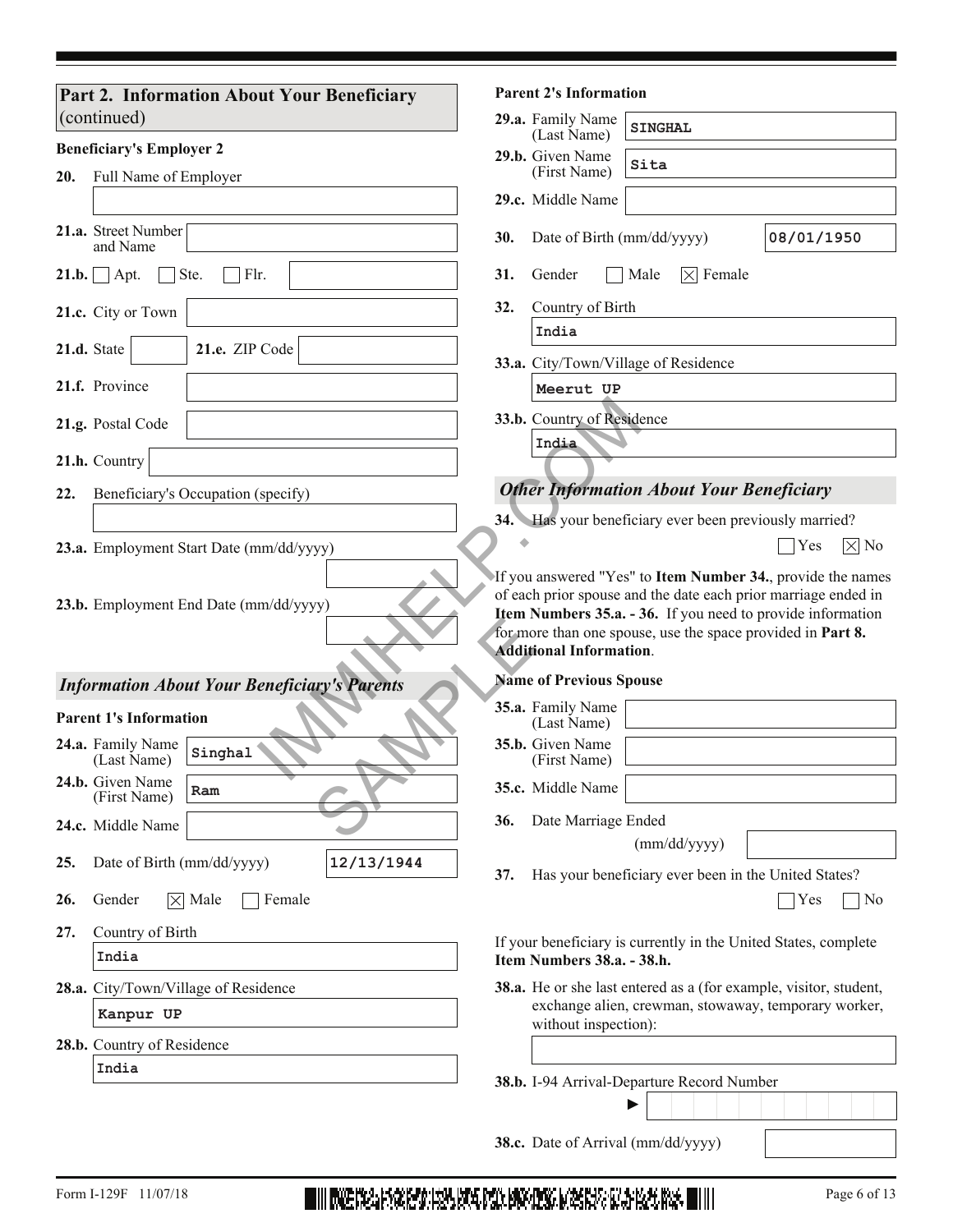| Part 2. Information About Your Beneficiary<br>(continued)                                                                        | <b>Address in the United States Where Your</b><br><b>Beneficiary Intends to Live</b> |  |  |  |  |  |
|----------------------------------------------------------------------------------------------------------------------------------|--------------------------------------------------------------------------------------|--|--|--|--|--|
| 38.d. Date authorized stay expired or will expire as shown on<br>Form I-94 or I-95 (mm/dd/yyyy)                                  | 45.a. Street Number<br>123 Park Avenue<br>and Name                                   |  |  |  |  |  |
| 38.e. Passport Number                                                                                                            | 45.b.<br>Apt. $\times$<br>45<br>Ste.<br>Flr.                                         |  |  |  |  |  |
|                                                                                                                                  | 45.c. City or Town<br>Edison                                                         |  |  |  |  |  |
| 38.f. Travel Document Number                                                                                                     | 45.e. ZIP Code 08837<br>45.d. State $NJ$                                             |  |  |  |  |  |
| 38.g. Country of Issuance for Passport or Travel Document                                                                        | Daytime Telephone Number<br>46.<br>7324813053                                        |  |  |  |  |  |
| 38.h. Expiration Date for Passport or Travel Document                                                                            | <b>Your Beneficiary's Physical Address Abroad</b>                                    |  |  |  |  |  |
| (mm/dd/yyyy)                                                                                                                     | 47.a. Street Number<br>456 Laurel St<br>and Name                                     |  |  |  |  |  |
| 39.<br>Does your beneficiary have any children?<br>$ \overline{X} $ No<br>Yes                                                    | 47.b. $\times$ Apt.<br>45<br>Flr.<br>Ste.                                            |  |  |  |  |  |
| If you answered "Yes" to Item Number 39., provide the                                                                            | Mumbai<br>47.c. City or Town                                                         |  |  |  |  |  |
| following information about each child. If you need to provide<br>information for more than one child, use the space provided in | 47.d. Province<br>Maharashtra                                                        |  |  |  |  |  |
| Part 8. Additional Information.<br><b>Children of Beneficiary</b>                                                                | 47.e. Postal Code<br>4000034                                                         |  |  |  |  |  |
| 40.a. Family Name                                                                                                                | 47.f. Country   India                                                                |  |  |  |  |  |
| (Last Name)<br>40.b. Given Name                                                                                                  | Daytime Telephone Number<br>48.                                                      |  |  |  |  |  |
| (First Name)                                                                                                                     | 9122433903                                                                           |  |  |  |  |  |
| 40.c. Middle Name                                                                                                                | Your Beneficiary's Name and Address in His or                                        |  |  |  |  |  |
| Country of Birth<br>41.                                                                                                          | <b>Her Native Alphabet</b>                                                           |  |  |  |  |  |
|                                                                                                                                  | 49.a. Family Name<br>(Last Name)                                                     |  |  |  |  |  |
| Date of Birth (mm/dd/yyyy)<br>42.                                                                                                | 49.b. Given Name                                                                     |  |  |  |  |  |
| Does this child reside with your beneficiary?<br>43.                                                                             | (First Name)                                                                         |  |  |  |  |  |
| No<br>$Y$ es<br>If the child does not reside with your beneficiary, provide the                                                  | 49.c. Middle Name<br>50.a. Street Number                                             |  |  |  |  |  |
| child's physical residence.                                                                                                      | and Name                                                                             |  |  |  |  |  |
| 44.a. Street Number<br>and Name                                                                                                  | 50.b.<br>Apt.<br>Ste.<br>Flr.                                                        |  |  |  |  |  |
| 44.b.<br>Ste.<br>Flr.<br>Apt.                                                                                                    | 50.c. City or Town                                                                   |  |  |  |  |  |
| 44.c. City or Town                                                                                                               | 50.d. Province                                                                       |  |  |  |  |  |
| 44.d. State<br>44.e. ZIP Code                                                                                                    | 50.e. Postal Code                                                                    |  |  |  |  |  |
| 44.f. Province                                                                                                                   | 50.f. Country                                                                        |  |  |  |  |  |
| 44.g. Postal Code                                                                                                                |                                                                                      |  |  |  |  |  |
| 44.h. Country                                                                                                                    |                                                                                      |  |  |  |  |  |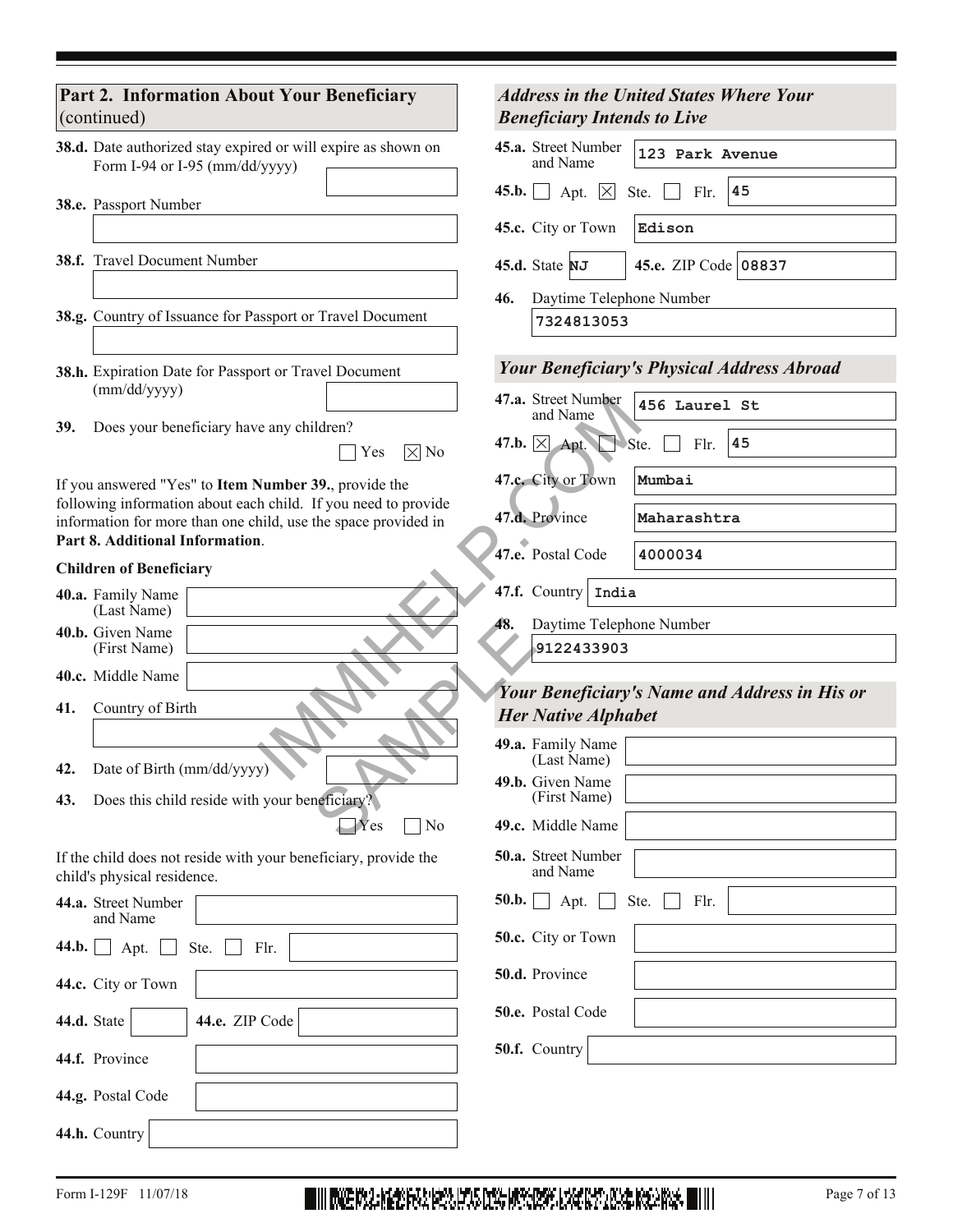#### **Part 2. Information About Your Beneficiary**  (continued)

- **51.** Is your fiancé(e) related to you? Yes  $[\times]$ No  $[\text{N/A}, \text{beneficiency is my spouse}]$
- 52. Provide the nature and degree of relationship (for example, third cousin or maternal uncle).
- 53. Have you and your fiancé(e) met in person during the two years immediately before filing this petition?

 $[\times]$  Yes  $\Box$  No  $\Box$  N/A, beneficiary is my spouse

If you answered "Yes" to **Item Number 53.**, describe the circumstances of your in-person meeting in **Item Number 54.** Attach evidence to demonstrate that you were in each other's physical presence during the required two year period.

If you answered "No," explain your reasons for requesting an exemption from the in person meeting requirement in **Item Number 54.** and provide evidence that you should be exempt from this requirement. Refer to **Part 2.**, **Item Numbers 53.** - **54.** of the **Specific Instructions** section of the Instructions for additional information about the requirement to meet. If you need extra space to complete this section, use the space provided in **Part 8. Additional Information**.



## *International Marriage Broker (IMB) Information*

Did you meet your beneficiary through the services of an IMB? **55.**  $\Box$ Yes  $\boxtimes$  No

If you answered "Yes" to **Item Number 55.**, provide the IMB's contact information and Website information below. In addition, attach a copy of the signed, written consent form the IMB obtained from your beneficiary authorizing your beneficiary's personal contact information to be released to you.

- **56.** IMB's Name (if any)
- **57.a.** Family Name of IMB (Last Name)
- **57.b.** Given Name of IMB (First Name)

Organization Name of IMB **58.**

| 59. | Website of IMB                                   |  |  |  |  |  |
|-----|--------------------------------------------------|--|--|--|--|--|
|     |                                                  |  |  |  |  |  |
|     | <b>60.a.</b> Street Number<br>and Name           |  |  |  |  |  |
|     | <b>60.b.</b> $\Box$ Apt. $\Box$ Ste. $\Box$ Flr. |  |  |  |  |  |
|     | <b>60.c.</b> City or Town                        |  |  |  |  |  |
|     | 60.d. Province                                   |  |  |  |  |  |
|     | <b>60.e.</b> Postal Code                         |  |  |  |  |  |
|     | 60.f. Country                                    |  |  |  |  |  |
| 61. | Daytime Telephone Number                         |  |  |  |  |  |
|     |                                                  |  |  |  |  |  |

# *Consular Processing Information*

**Your beneficiary will apply for a visa abroad at the U.S. Embassy or U.S. Consulate at:**

- 62.a. City or Town
	- **Mumbai**
- **62.b.** Country **India**

# **Part 3. Other Information**

#### *Criminal Information*

**NOTE:** These criminal information questions must be answered even if your records were sealed, cleared, or if anyone, including a judge, law enforcement officer, or attorney, told you that you no longer have a record. If you need extra space to complete this section, use the space provided in **Part 8. Additional Information**.

Have you **EVER** been subject to a temporary or permanent protection or restraining order (either civil or criminal)? **1.**  $\bigcap$  Yes  $\bigtimes$  No

#### **Have you EVER been arrested or convicted of any of the following crimes:**

Domestic violence, sexual assault, child abuse, child **2.a.** neglect, dating violence, elder abuse, stalking or an attempt to commit any of these crimes? (See **Part 3. Other Information**, **Item Numbers 1. - 3.c.** of the Instructions for the full definition of the term "domestic violence.")  $\bigcap$  Yes  $\bigotimes$  No

# Form I-129F 11/07/18 **Page 8 of 13 Have Box 15 Quart Box 2014 12 Com 2014 12 Com 2014 2014 2014 12 Page 8 of 13**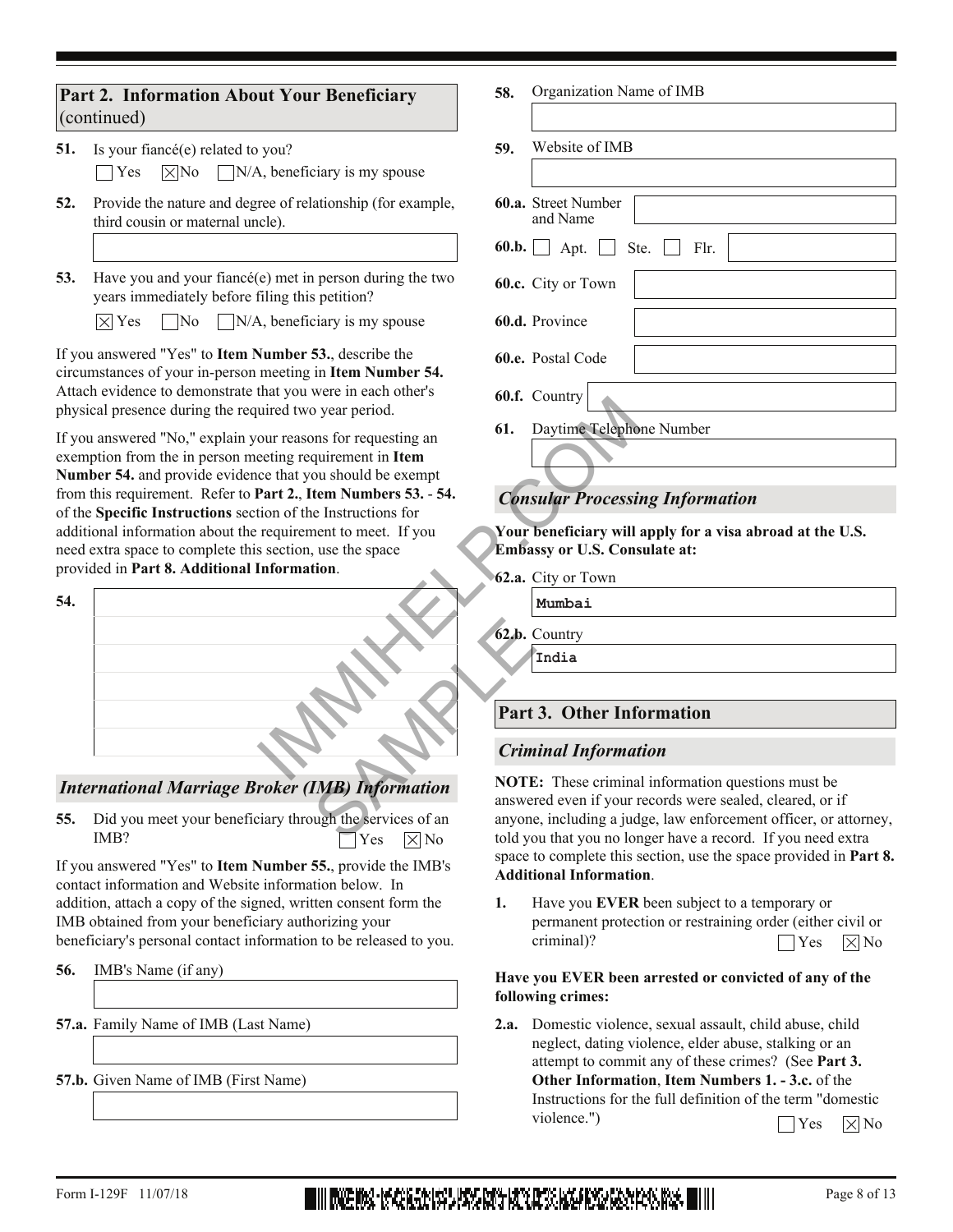#### **Part 3. Other Information** (continued)

- 2.b. Homicide, murder, manslaughter, rape, abusive sexual contact, sexual exploitation, incest, torture, trafficking, peonage, holding hostage, involuntary servitude, slave trade, kidnapping, abduction, unlawful criminal restraint, false imprisonment, or an attempt to commit any of these crimes?  $\bigcap$  Yes  $\bigotimes$  No
- 2.c. Three or more arrests or convictions, not from a single act, for crimes relating to a controlled substance or alcohol?  $\bigcap$  Yes  $\bigtimes$  No

**NOTE:** If you were ever arrested or convicted of any of the specified crimes, you must submit certified copies of all court and police records showing the charges and disposition for every arrest or conviction. You must do so even if your records were sealed, expunged, or otherwise cleared, and regardless of whether anyone, including a judge, law enforcement officer, or attorney, informed you that you no longer have a criminal record. If you need extra space to complete this section, use the space provided in **Part 8. Additional Information**.

If you have provided information about a conviction for a crime listed in **Item Numbers 2.a. - 2.c.** and you were being battered or subjected to extreme cruelty at the time of your conviction, select all of the following that apply to you:

- **3.a.** I was acting in self-defense.
- **3.b.** <u>I</u> violated a protection order issued for my own protection.
- **3.c.**  $\Box$  I committed, was arrested for, was convicted of, or pled guilty to a crime that did not result in serious bodily injury and there was a connection between the crime and me having been battered or subjected to extreme cruelty. wise cleared, and regardless of<br>
no longer have a criminal<br>
to complete this section, use the<br> **EXECUTE:** The complete disconne<br> **EXECUTE:** A substrated<br> **EXECUTE:** C. and you were being battered<br>
the time of your convict Was convicted of, or<br>
was convicted of, or<br>
not result in serious<br>
connection between the<br>
ered or subjected to<br>
level or subjected to<br>
level or<br>
breaking or violating<br>
y, excluding traffic<br>
y, excluding traffic<br>
was alcoh
- **4.a.** Have you ever been arrested, cited, charged, indicted, **3.** Height Feet 5 Inches convicted, fined, or imprisoned for breaking or violating any law or ordinance in any country, excluding traffic violations (unless a traffic violation was alcohol- or drugrelated or involved a fine of \$500 or more)?

 $\bigcap$  Yes  $\bigtimes$  No

4.b. If the answer to Item Number 4.a. is "Yes," provide information about each of those arrests, citations, charges, indictments, convictions, fines, or imprisonments in the space below. If you were the subject of an order of protection or restraining order and believe you are the victim, please explain those circumstances and provide any evidence to support your claims. Include the dates and outcomes. If you need extra space to complete this section, use the space provided in **Part 8. Additional Information**.

#### *Multiple Filer Waiver Request Information*

Refer to **Part 3. Types of Waivers** in the **Specific Instructions**  section of the Instructions for an explanation of the filing waivers.

Indicate which one of the following waivers you are requesting:

- **5.a.**  $\Box$  Multiple Filer, No Permanent Restraining Orders or Convictions for a Specified Offense **(General Waiver)**
- **5.b.**  $\Box$  Multiple Filer, Prior Permanent Restraining Orders or Criminal Conviction for Specified Offense **(Extraordinary Circumstances Waiver)**
- Multiple Filer, Prior Permanent Restraining Order or Criminal Convictions for Specified Offense Resulting from Domestic Violence **(Mandatory Waiver)** 5.c.  $\Box$
- Not applicable, beneficiary is my spouse or I am not a multiple filer **5.d.**

#### **Part 4. Biographic Information**

- **1.** Ethnicity (Select **only one** box)
	- $\bullet$   $\Box$  Hispanic or Latino
	- $[\times]$  Not Hispanic or Latino
- **2.** Race (Select **all applicable** boxes)
	- White
	- $[\times]$  Asian
	- Black or African American
	- American Indian or Alaska Native
	- Native Hawaiian or Other Pacific Islander
	- **5 3**
- **4.** Weight Pounds  $1|4|0$

Sandy

**5.** Eye Color (Select **only one** box)

|    | Black<br>$1\times 1$             |  | Blue             | <b>Brown</b>  |
|----|----------------------------------|--|------------------|---------------|
|    | $\Box$ Gray                      |  | Green            | Hazel         |
|    | Maroon                           |  | $\vert$ Pink     | Unknown/Other |
| 6. | Hair Color (Select only one box) |  |                  |               |
|    | $\Box$ Bald (No hair)            |  | $ \times $ Black | <b>Blond</b>  |
|    | Brown                            |  | Gray             | Red           |

| <b>Urav</b> | - кеа    |
|-------------|----------|
| White       | Unknown/ |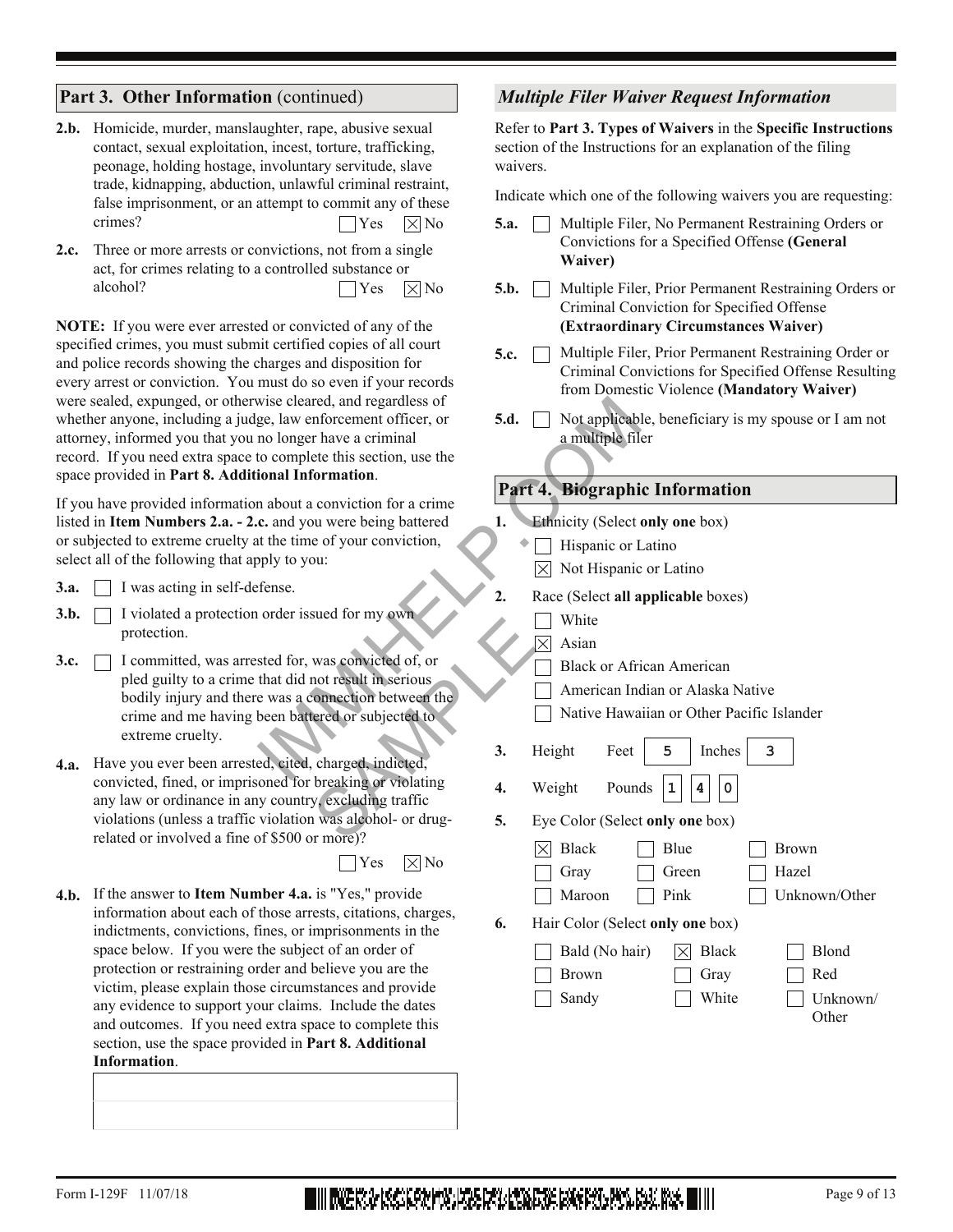#### **Part 5. Petitioner's Statement, Contact Information, Declaration, Certification, and Signature**

**NOTE:** Read the **Penalties** section of the Form I-129F Instructions before completing this part.

#### *Petitioner's Statement*

**NOTE:** Select the box for either **Item Number 1.a.** or **1.b.** If applicable, select the box for **Item Number 2.**

- **1.a.**  $\boxed{\times}$  I can read and understand English, and I have read and understand every question and instruction on this petition and my answer to every question.
- 1.b.  $\Box$  The interpreter named in **Part 6.** read to me every question and instruction on this petition and my answer to every question in

a language in which I am fluent, and I understood everything.

At my request, the preparer named in **Part 7.**, **2.**

> prepared this petition for me based only upon information I provided or authorized.

#### *Petitioner's Contact Information*

- **3.** Petitioner's Daytime Telephone Number **7324813053**
- **4.** Petitioner's Mobile Telephone Number (if any) **7324813053** mber<br>
(if any)<br>
1.b.<br>
1.b.<br>
1.b.<br>
1.b.<br>
1.b.<br>
1.b.<br>
1.b.<br>
1.b.<br>
1.b.<br>
1.b.<br>
1.b.<br>
1.b.<br>
2.<br>
Inter
- **5.** Petitioner's Email Address (if any) **rahul.gutpa@gmail.com**

# *Petitioner's Declaration and Certification*

Copies of any documents I have submitted are exact photocopies of unaltered, original documents, and I understand that USCIS may require that I submit original documents to USCIS at a later date. Furthermore, I authorize the release of any information from any and all of my records that USCIS may need to determine my eligibility for the immigration benefit that I seek.

I furthermore authorize release of information contained in this petition, in supporting documents, and in my USCIS records, to other entities and persons where necessary for the administration and enforcement of U.S. immigration law.

I understand that USCIS may require me to appear for an appointment to take my biometrics (fingerprints, photograph, and/or signature) and, at that time, if I am required to provide biometrics, I will be required to sign an oath reaffirming that:

**1)** I reviewed and understood all of the information contained in, and submitted with, my petition; and **2)** All of this information was complete, true, and correct at the time of filing.

I certify, under penalty of perjury, that all of the information in my petition and any document submitted with it were provided or authorized by me, that I reviewed and understand all of the information contained in, and submitted with my petition, and that all of this information is complete, true, and correct.

#### *Petitioner's Signature*

**6.a.** Petitioner's Signature

,

,

**6.b.** Date of Signature (mm/dd/yyyy)

**NOTE TO ALL PETITIONERS:** If you do not completely fill out this petition or fail to submit required documents listed in the Instructions, USCIS may deny your petition.

# **Part 6. Interpreter's Contact Information, Certification, and Signature** Fill out this petition or fail<br>
in the Instructions, USCIS<br>
am fluent, and I understood<br>
Part 6. Interpreter's SUSCIS<br>
Part 6. Interpreter's SUSCIS<br>
Part 6. Interpreter's SUSCIS<br>
Provide the following info<br>
for me based on

Provide the following information about the interpreter.

#### *Interpreter's Full Name*

**1.a.** Interpreter's Family Name (Last Name)

**1.b.** Interpreter's Given Name (First Name)

**2.** Interpreter's Business or Organization Name (if any)

#### *Interpreter's Mailing Address*

| <b>3.a.</b> Street Number<br>and Name           |  |  |  |  |  |  |  |
|-------------------------------------------------|--|--|--|--|--|--|--|
| <b>3.b.</b> $\Box$ Apt. $\Box$ Ste. $\Box$ Flr. |  |  |  |  |  |  |  |
| 3.c. City or Town                               |  |  |  |  |  |  |  |
| 3.e. ZIP Code<br>3.d. State                     |  |  |  |  |  |  |  |
| 3.f. Province                                   |  |  |  |  |  |  |  |
| 3.g. Postal Code                                |  |  |  |  |  |  |  |
| 3.h. Country                                    |  |  |  |  |  |  |  |
|                                                 |  |  |  |  |  |  |  |

Form I-129F 11/07/18 Page 10 of 13 **Direct Property Property Property Property Property Property Property Property**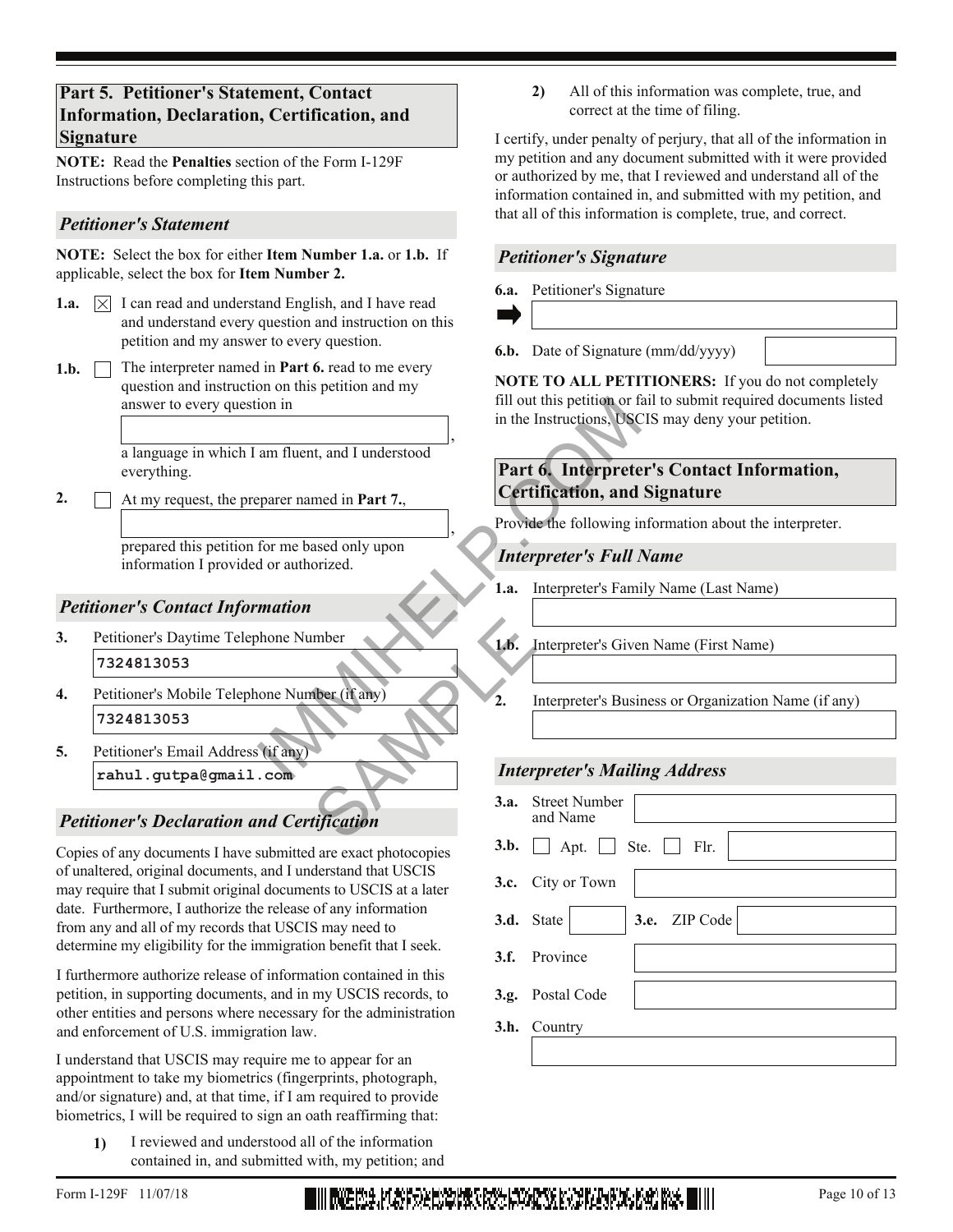**4.** Interpreter's Daytime Telephone Number **6.** Interpreter's Email Address (if any) *Interpreter's Contact Information Interpreter's Certification* I certify, under penalty of perjury, that: which is the same language specified in **Part 5.**, **Item Number 1.b.**, and I have read to this petitioner in the identified language every question and instruction on this petition and his or her answer to every question. The petitioner informed me that he or she understands every instruction, question, and answer on the petition, including the **Petitioner's Declaration and Certification,** and has verified the accuracy of every answer. I am fluent in English and **7.b.** Date of Signature (mm/dd/yyyy) **7.a.** Interpreter's Signature *Interpreter's Signature* **Part 6. Interpreter's Contact Information, Certification, and Signature** (continued) **5.** Interpreter's Mobile Telephone Number (if any) *Preparer's Mailing Address* **3.c.** City or Town **3.d.** State **3.e.** ZIP Code **3.f.** Province Postal Code **3.g.** Street Number **3.a.** and Name **3.b.**  $\Box$  Apt.  $\Box$  Ste.  $\Box$  Flr. **3.h.** Country *Preparer's Contact Information* **5.** Preparer's Mobile Telephone Number (if any) **4.** Preparer's Daytime Telephone Number **6.** Preparer's Email Address (if any) **Part 7. Contact Information, Declaration, and Signature of the Person Preparing this Petition, if Other Than the Petitioner** *Preparer's Full Name* Provide the following information about the preparer. **1.a.** Preparer's Family Name (Last Name) **1.b.** Preparer's Given Name (First Name) **2.** Preparer's Business or Organization Name (if any) *Preparer's Statement* I am not an attorney or accredited representative but have prepared this petition on behalf of the petitioner and with the petitioner's consent. I am an attorney or accredited representative and my representation of the petitioner in this case  $extends$   $\Box$  does not extend beyond the **7.a. 7.b.** preparation of this petition. **NOTE:** If you are an attorney or accredited representative, you may need to submit a completed Form G-28, Notice of Entry of Appearance as Attorney or Accredited Representative, or Form G-28I, Notice of Entry of Appearance as Attorney In Matters Outside the Geographical Confines of the United States, with this petition. Expansion of the security of the Mumber<br>
In this petition and his or her<br>
In this petition and his or her<br>
In this petition, and answer on the<br>
In a diamon and the accuracy of every answer.<br>
The accuracy of every answer.<br> Prepose 7.a.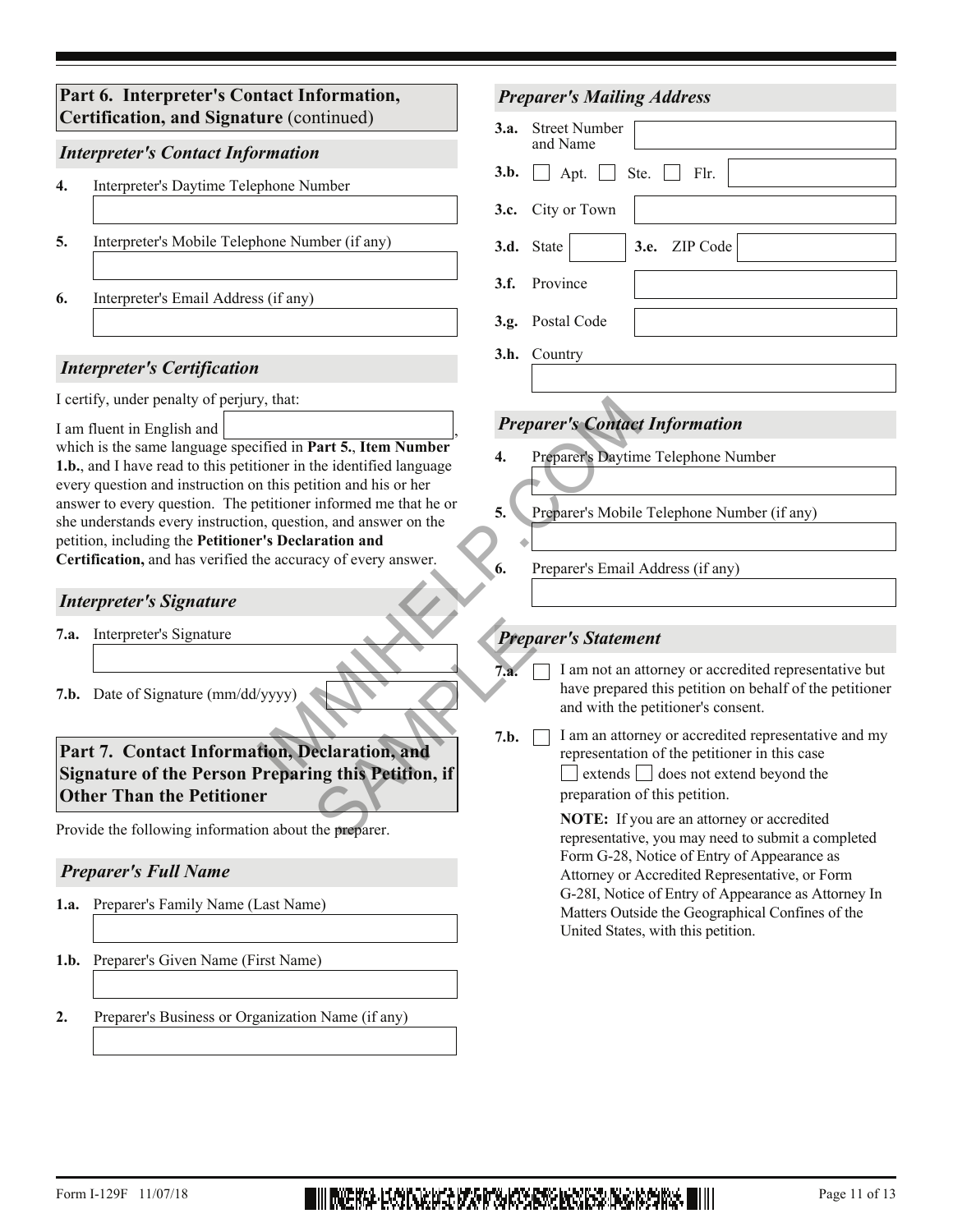#### **Part 7. Contact Information, Declaration, and Signature of the Person Preparing this Petition, if Other Than the Petitioner** (continued)

#### *Preparer's Certification*

By my signature, I certify, under penalty of perjury, that I prepared this petition at the request of the petitioner. The petitioner then reviewed this completed petition and informed me that he or she understands all of the information contained in, and submitted with, his or her petition, including the **Petitioner's Declaration and Certification**, and that all of this information is complete, true, and correct. I completed this petition based only on information that the petitioner provided to me or authorized me to obtain or use.

#### *Preparer's Signature*

**8.a.** Preparer's Signature

**8.b.** Date of Signature (mm/dd/yyyy) **AMARK** 

SAMPLE